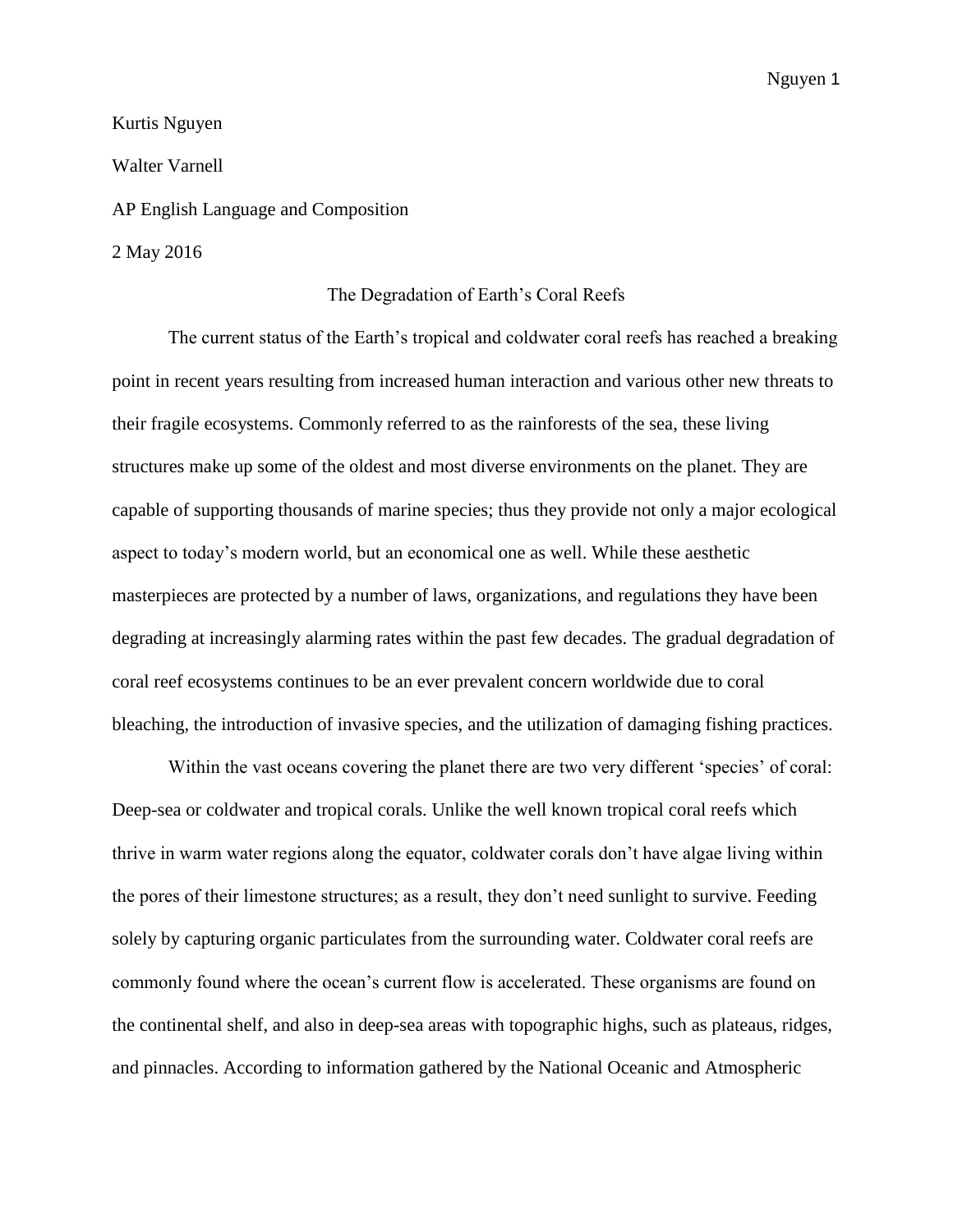Administration (NOAA), "Living deep-sea corals have been dated to be more than 4,000 years old, and dead corals forming deep banks have been radiocarbon-dated to be more than 40,000 years old." (NOAA, *"Fishing Impacts"*) These coldwater corals grow slowly, approximately 5-25mm a year: In comparison, tropical corals can average growth over 200mm in a single year. Both of these ecosystems are well known for their biodiversity and it is through such biological variety that they are capable of impacting the modern world in rather significant ways.

Based on the ecological impacts and influence reefs hold, there should be no question as to the viability of coral reefs being a necessity to the continuation of life on Earth. This, partnered with their economical importance, shows why these ecosystems are a key shard to the human race's survival. The living structures support more species per unit area ( $ft^2$ ,  $m^2$ , etc.) than any other marine environment on the planet. This includes around 4,000 species of fish, 800 species of corals, and hundreds of other marine crustaceans/ invertebrates. By providing enhanced feeding opportunities, hiding places from predators, fish spawning sites, and nursery areas for juveniles, coral reefs provide a natural utopia for marine life to thrive. These underwater paradises have a tendency to draw the attention of vacationers from around the world; thus, ecotourism is a common economical benefit spawning from the reefs. Tourism to such tropical utopias generates an immense source of income for many areas and according to one NOAA estimate, "the total global value of coral-reef based recreation and tourism at \$9.6 billion of the total global net benefit of coral reefs... US, reef-related recreation and tourism account for an estimated \$364 million in added value to Hawai`i's economy each year and its nearshore reefs annually contribute nearly \$1 billion in gross revenues for the state alone." (NOAA, *"Fishing Impacts*) In Caribbean nations, upwards of 50% of their annual revenue is generated from ecotourism and commercial fishing on the reefs. However, over the last few decades, these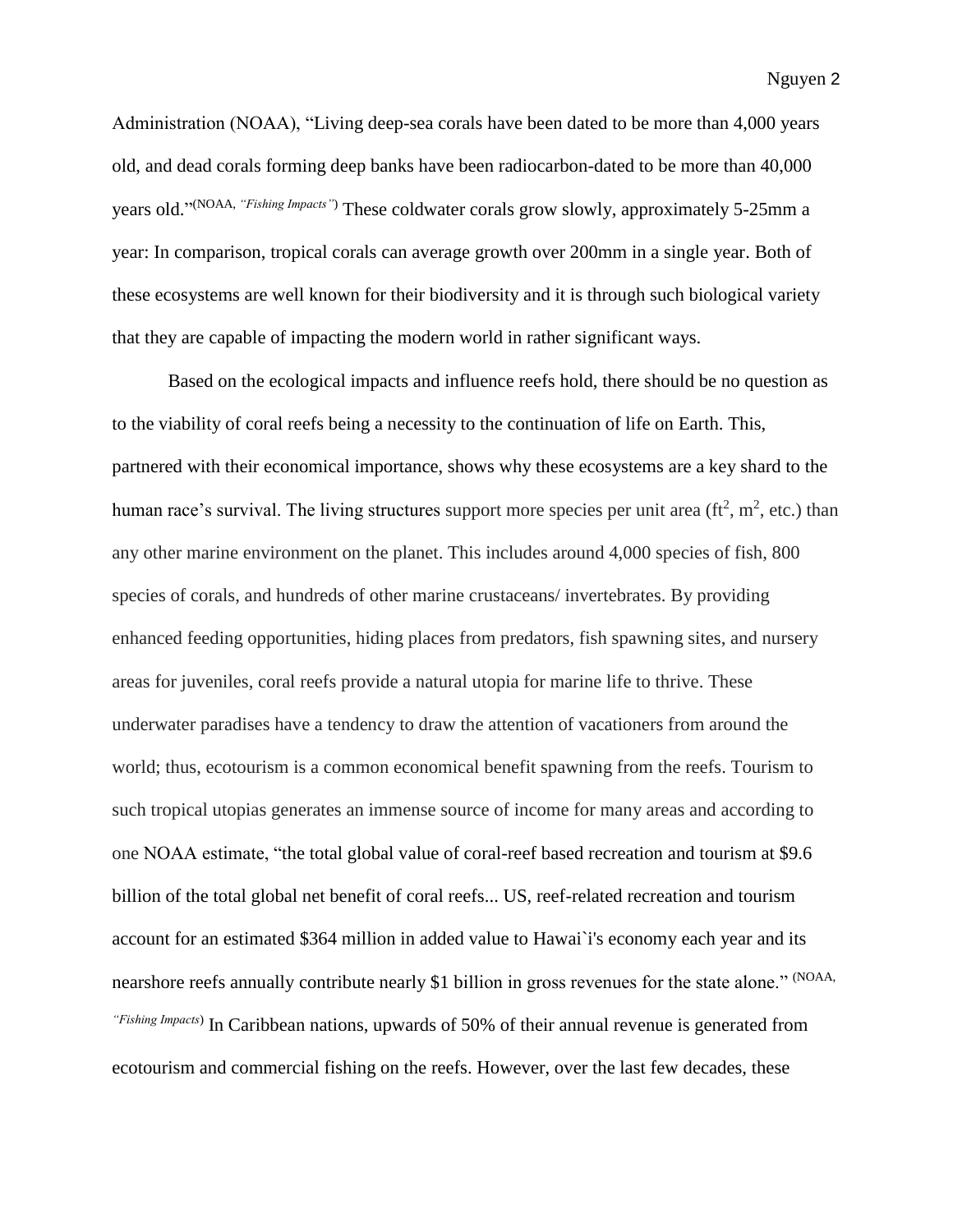popular tourist destinations have taken a serious blow, greatly weakening such economies. New impediments to the sustainment of healthy ecosystems has resulted due to the gradual collapsing of many reefs in the tropics.

Over the last two decades coral bleaching has become one of the primary concerns of marine biologists across the globe. Occurring in the tropical reefs along the equator, this event is caused by symbiotic algae being repelled from the coral's pores due to heat stress: This process often results in the death of the coral if temperatures do not stabilize or they are unable to adapt(See figure 1). Simon Winchester, a New York Times bestselling author, wrote in his novel *Pacific: Silicon Chips and Surfboards, Coral Reefs and Atom Bombs, Brutal Dictators, Fading Empires, and the Coming Collision of the World's\_Superpowers* that scientists, "had already



Preserve in Guam bleached, likely due to higher-than-normal water temperatures caused by global climate change. Photo credit: Dave Burdick

(NOAA, "Fishing Impacts."*)*

put forward a convincing case that corals, uniquely, foretold with great accuracy the coming of global climate change—they could be considered the mine shaft canaries of approaching climate problems."( Winchester, Chapter 9: pg. 342*)* Such statements couldn't be more true considering that corals are some of the most acutely sensitive of all Mother Nature's earlywarning devices. Within the last 18 years alone, Earth has experienced its ten hottest years in any recorded history(See figure 2); thus, coral bleaching has become increasingly prevalent. From the Bahamas to Guam to Australia more and more reefs are being destroyed by such events; unsurprisingly,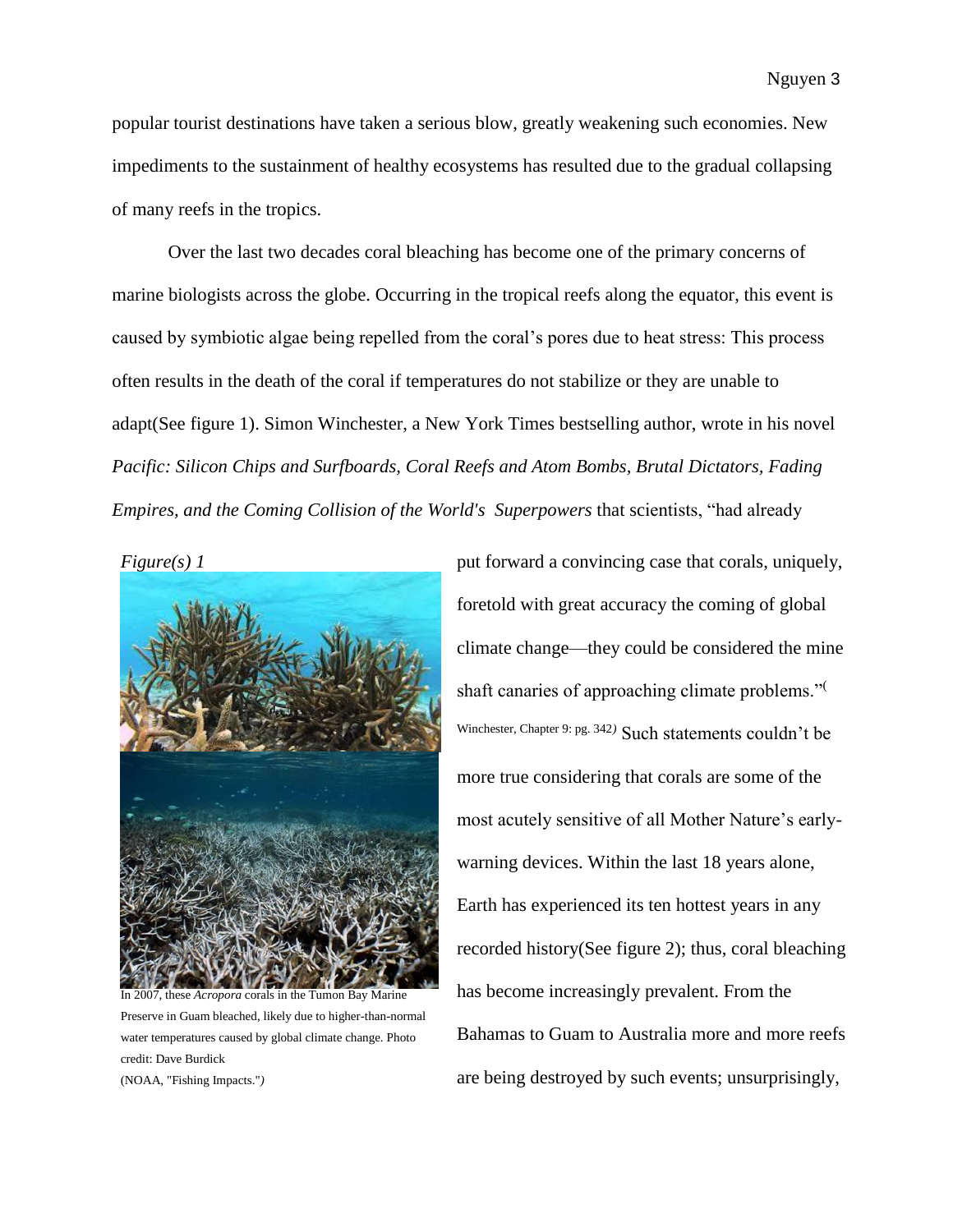| NOAA/NASA Top Ten Years on Record |      |                  |                |             |                  |
|-----------------------------------|------|------------------|----------------|-------------|------------------|
| <b>NASA</b>                       |      |                  |                | <b>NOAA</b> |                  |
| Rank                              | Year | 51-80 Anomaly    | Rank           | Year        | 51-80 Anomaly    |
| $1$ (tie)                         | 2010 | $0.67^{\circ}$ C | $\mathbf{1}$   | 2010        | $0.62^{\circ}$ C |
| $1$ (tie)                         | 2005 | $0.66^{\circ}$ C | $\overline{2}$ | 2005        | $0.61^{\circ}$ C |
| 3                                 | 2007 | $0.63^{\circ}$ C | $\mathbf{a}$   | 1998        | $0.59^{\circ}$ C |
| $4$ (tie)                         | 2002 | $0.62^{\circ}$ C | $4$ (tie)      | 2003        | $0.58^{\circ}$ C |
| $4$ (tie)                         | 1998 | $0.62^{\circ}$ C | $4$ (tie)      | 2013        | $0.58^{\circ}$ C |
| 6                                 | 2003 | $0.61^{\circ}$ C | 6              | 2002        | $0.57^{\circ}$ C |
| $7$ (tie)                         | 2013 | $0.60^{\circ}$ C | $7$ (tie)      | 2006        | $0.56^{\circ}$ C |
| $7$ (tie)                         | 2009 | $0.60^{\circ}$ C | $7$ (tie)      | 2009        | $0.56^{\circ}$ C |
| $7$ (tie)                         | 2006 | $0.60^{\circ}$ C | 9              | 2007        | $0.55^{\circ}$ C |
| 10                                | 2012 | $0.58^{\circ}$ C | 10             | 2004        | $0.54$ °C        |

over 20% of today's coral reefs have either been killed or damaged beyond repair, and another 24% are under imminent threat of collapsing due to such increases in global temperatures. Coral bleaching is not the only concern facing reefs, the introduction of a new

(NOAA, "Fishing Impacts."*)*

predator to their fragile ecosystems has made a major splash as well.

Natives of the warm, tropical waters of the Pacific Ocean and Red Sea, the lionfish was first spotted in Florida in 1985: These vibrantly colored fish from the scorpionfish family are considered invasive species in the Atlantic Ocean where they have already managed to establish sizeable populations on the tropical coral reefs in the region (See Figure(s) 3). In an article



made theorizing that they were first introduced by individuals releasing their exotic pets into the ocean. Inside that same article, background for how these fish got established was offered, "They can now be found in an area covering more than 1.5 million square miles (4 million square kilometers) in the western Atlantic, Caribbean, and Gulf of Mexico. With 18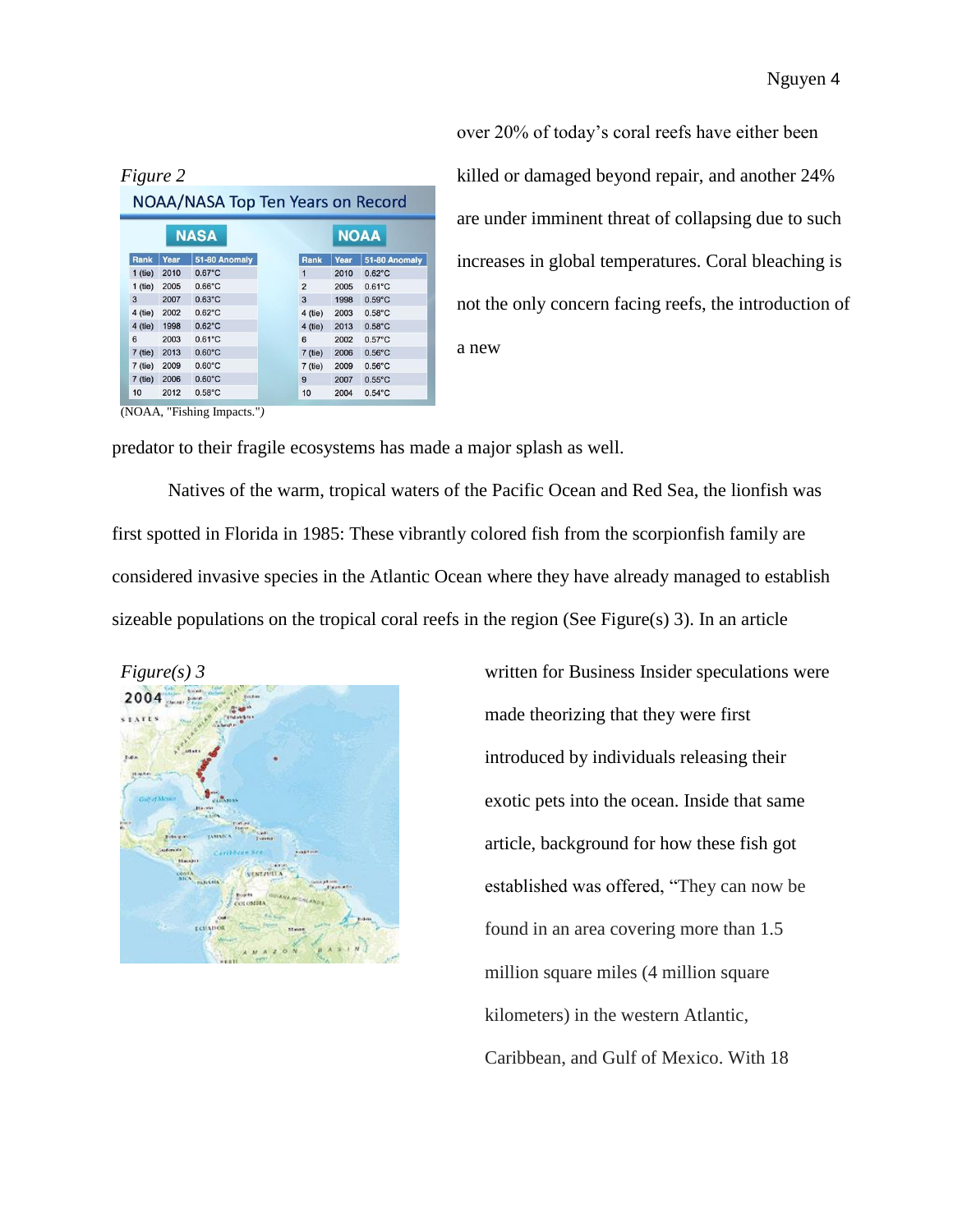

*Encyclopedia of Modern Coral Reefs: Structure, Form and Process*



*Encyclopedia of Modern Coral Reefs: Structure, Form and Process*

venomous spines that can cause intense pain, and no natural enemies besides humans, these members of the scorpionfish family scare off any would-be predators. Even sharks will not eat them." (Sheridan*, "Florida Fishermen Take Lionfish Hunting to New Extreme."*) Thanks to such defensive, evolutionary bodyparts, lionfish are free to feed, grow, and reproduce unhindered. Alone, this would not be an issue; however, this invasive species is willing to consume anything that is smaller than itself including the spawn of other fish such as vermillion snapper, nassau grouper, and red porgy. Under the *Encyclopedia of Modern Coral Reefs: Structure, Form and Process* all three

of these fish species are considered to be keystone species due to their importance to coral reef construction, evolution, and ecology. With lionfish beginning to enervate the spawn populations of these immensely important reef fish, the overall biodiversity in the tropical reef systems has begun to gradually decrease(See Figure 4 above). James Morris, a leading lionfish researcher at the National Oceanic and Atmospheric Administration (NOAA) expressed his concern stating, "It is quite alarming that a small population of lionfish can literally consume millions of prey over the course of the year, so that is one of the reasons we are very focused on control."<sup>(Sheridan,</sup> *"Florida Fishermen Take Lionfish Hunting to New Extreme."*) Morris' fears have been validated considering that by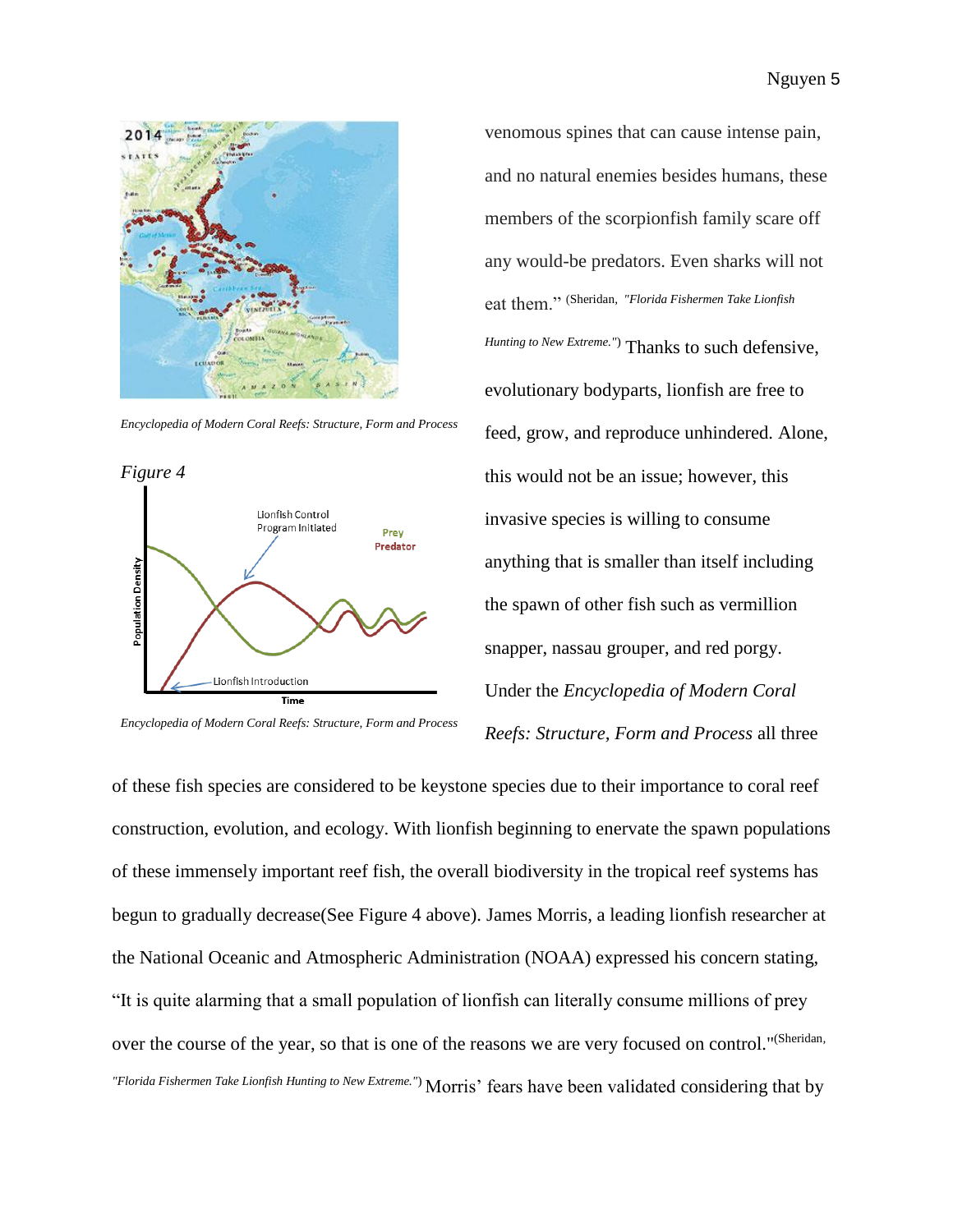introducing this truly 'invasive' species to the tropics of the Atlantic, perpetrators have already greatly weakened the ecological well being of these reef systems; however, this has not been nearly as detrimental as the impacts of direct human interaction has had on coldwater reefs.

Believed by scientists to be more diversified in coral species than their tropical sibling, coldwater reefs are a recently discovered natural phenomenon; regretfully, they are being destroyed before marine biologists are even able to study them in detail. Deep sea trawling is a popular commercial fishing practice worldwide, especially in the cold waters of Alaska and Norway. However, these are the locations of coral reefs which have endured thousands of



The top *Oculina* coral reef is undisturbed. Trawling has devastated the one below, located at Oculina Banks off the coast of Florida. Only about 10 percent of *Oculina* habitat remains intact. Photo Credits: Top: R.G. Gilmore (NOAA, "Fishing Impacts."*)*

years of climate change, tectonic shifts and other global events through evolution, only to be destroyed by massive metal weights being dragged behind the boats of such fishermen (See figure 5). John Pickrell, from National Geographic, reported on the subject concerning actions being taken by the United Nations, "Concerned that many species may be lost before they are identified, a group of 1,136 scientists from 69 countries is (are) appealing for new laws to protect deep-ocean corals and sponges... 'We urge the United Nations and appropriate

international bodies to establish a moratorium on bottom trawling on the high seas'."(Pickrell, "Trawlers Destroying Deep-Sea Reefs, Scientists Say.") While there has been a tightening on the management of such industries since the preliminary debates held back in 2004, there continues to be vast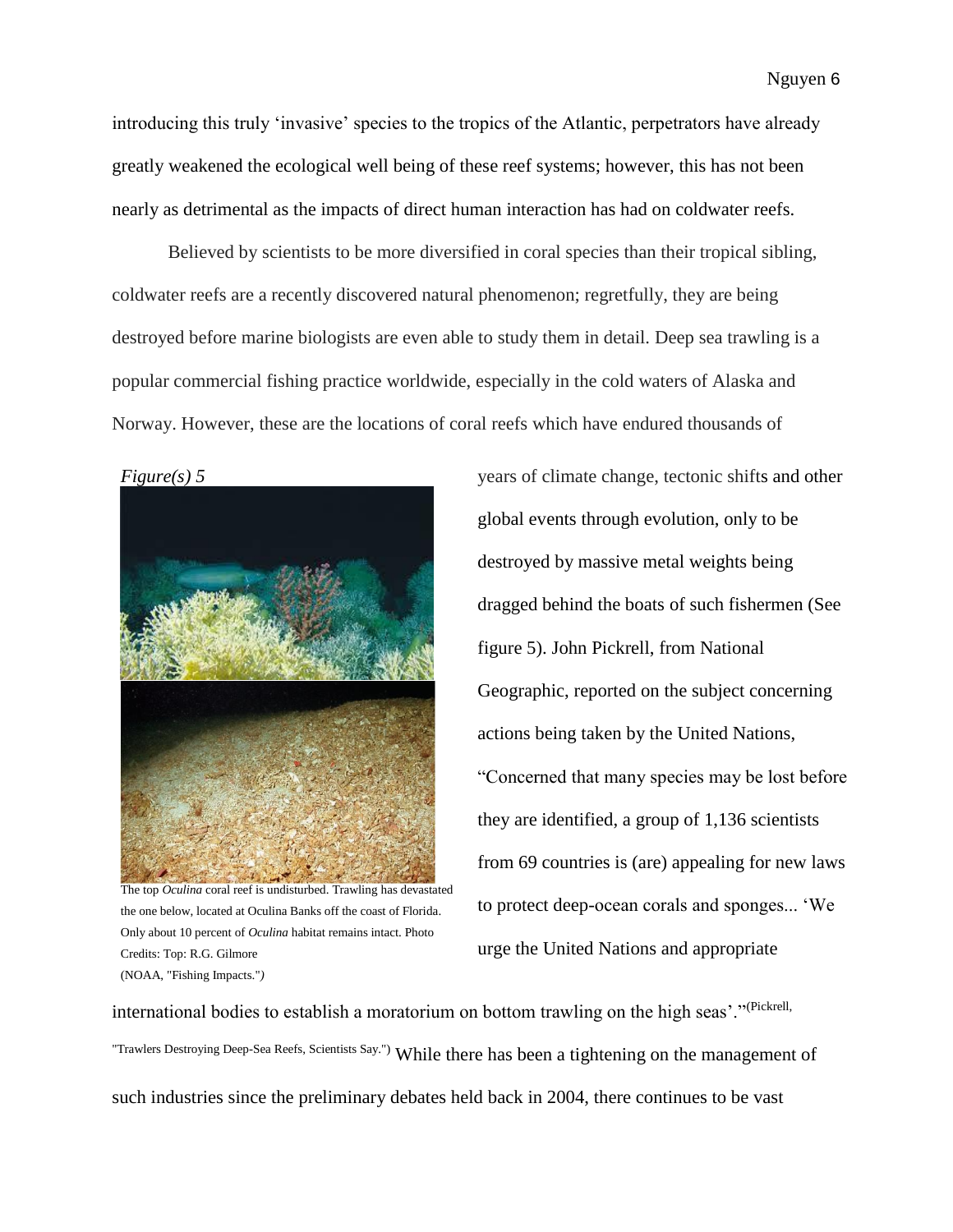amounts of destruction to the coldwater reefs. It is believed that through tighter international restriction the devastation can be stopped: Laws allotting specific areas to be trawled and utilized for commercial fishing would provide personal incentives to the fishermen to preserve those plots of ocean. Such legislation has failed to be passed as of yet. However, based upon recent efforts to preserve and even restore the damaged coral reefs, there is hope for the future.

The state of Florida contains over 50% of the United States tropical reefs and has been the primary region afflicted by reef degradation from invasive predators and coral bleaching. Over the past decade, numerous organizations have formed to both combat continued degradation and restore damaged reef systems throughout the state. The Coral Restoration Foundation, based out of Key Largo, has been a predominant source of restoration efforts in the Florida Keys. Through programs to establish coral nurseries and restoration projects, the foundation has been highly effective in its efforts. Researchers for the group explained the process, "Corals are grown in the nursery for approximately six to nine months. After they have reached a reef competent size, they are removed from the nursery, tagged, and taken to a local reef where they are attached directly to the reef using an underwater adhesive."("Restoration Efforts." *Coral Restoration Foundation)* The nurseries are checked regularly for any signs of disease, predation, bleaching, and many other deteriorating factors that may impact the communities. During one event held in 2015 the foundation was able to raise \$120,000 to put towards its annual goal of transplanting over 20,000 corals to the coral reefs in the Keys. One of a multitude of organizations with similar motives, the Coral Restoration Foundation has managed to meet its goals of restoring the damaged reefs of Florida for the past several years; however, their actions are not the only methods being employed to counter the issue of continued degradation.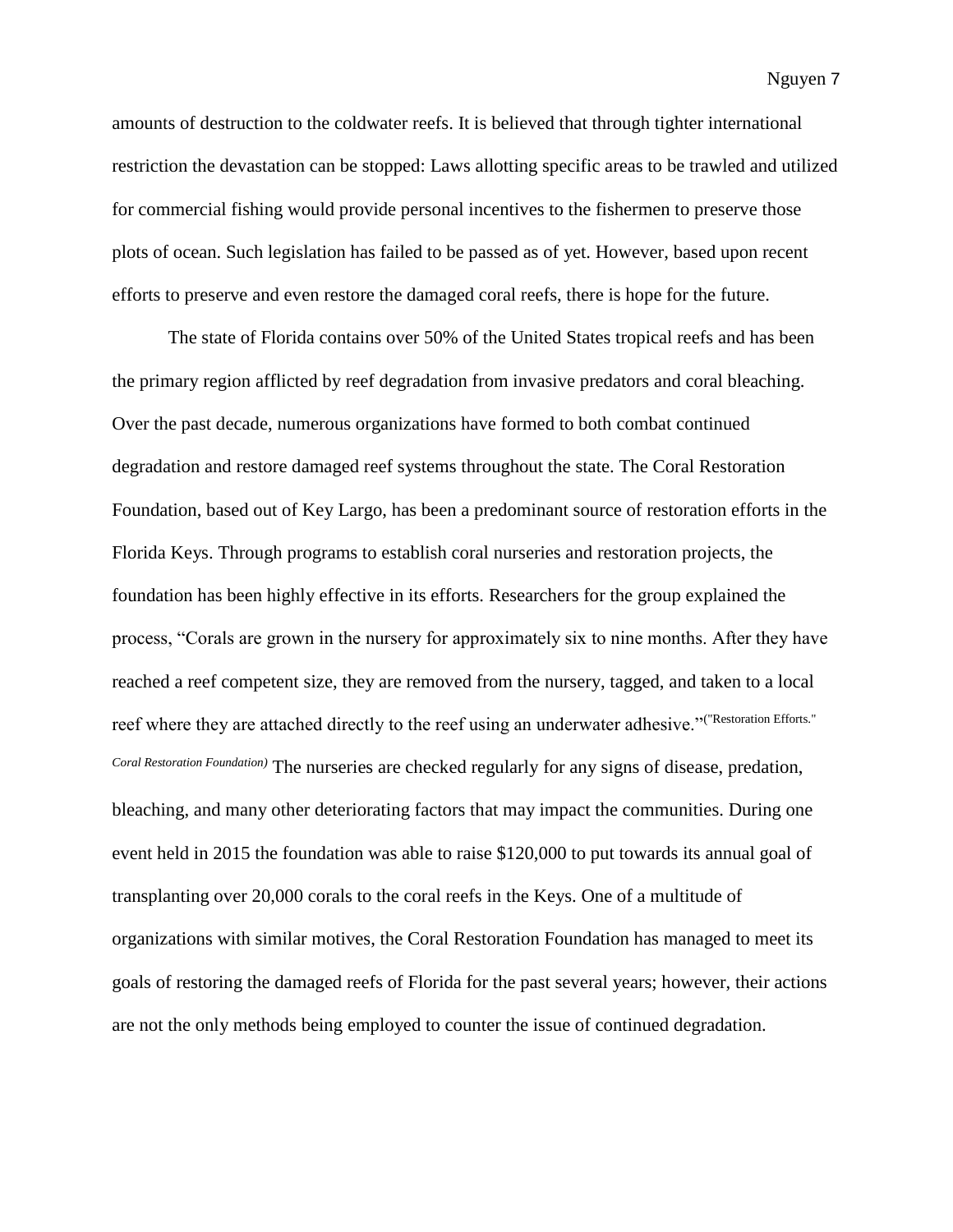The rising populations of lionfish within the keys and gulf coast regions of Florida continue to mar the fragile reefs in the region: In order to combat this invasive species a number of organizations have begun to raise awareness for the issue through competitions and



*Encyclopedia of Modern Coral Reefs: Structure, Form and Process*

community events. The Reef Environmental Education Foundation (REEF) hosted its first annual 'lionfish derby' in 2009. A spearfishing competition, REEF's event has since grown in popularity, having spread throughout the surrounding areas into the Keys and Florida

peninsula by groups with similar goals. A marine ecologist at Oregon State University, Stephanie Green, has been monitoring lionfish populations before and after such derbies, "Her team has found that killing between 75% and 95% of lionfish off reefs in the Bahamas was enough to help populations of local fish rebound."(Sheridan*, "Florida Fishermen Take Lionfish Hunting to New Extreme."*) This is a hopeful prediction for the communities instituting these new competitions within local waters, as experienced scuba-divers can take several dozen fish off a single dive: These divers can make as many as four dives in a day equating to the possibility of removing hundreds of the invasive predators from the reefs. With tropical reefs beginning to rebound, researchers anticipate the recreation of stronger systems than before the crisis thanks to the durability of the individual organisms that survived their predicament.

With coral degradation continuing to be an imminent threat to tropical and deepwater reefs, continued action has never been so urgently needed to rectify the issue. Considering the numerous threats which have only recently become impediments to the stability of these beautiful ecosystems, one could be hopeful for the future if the steps already being taken to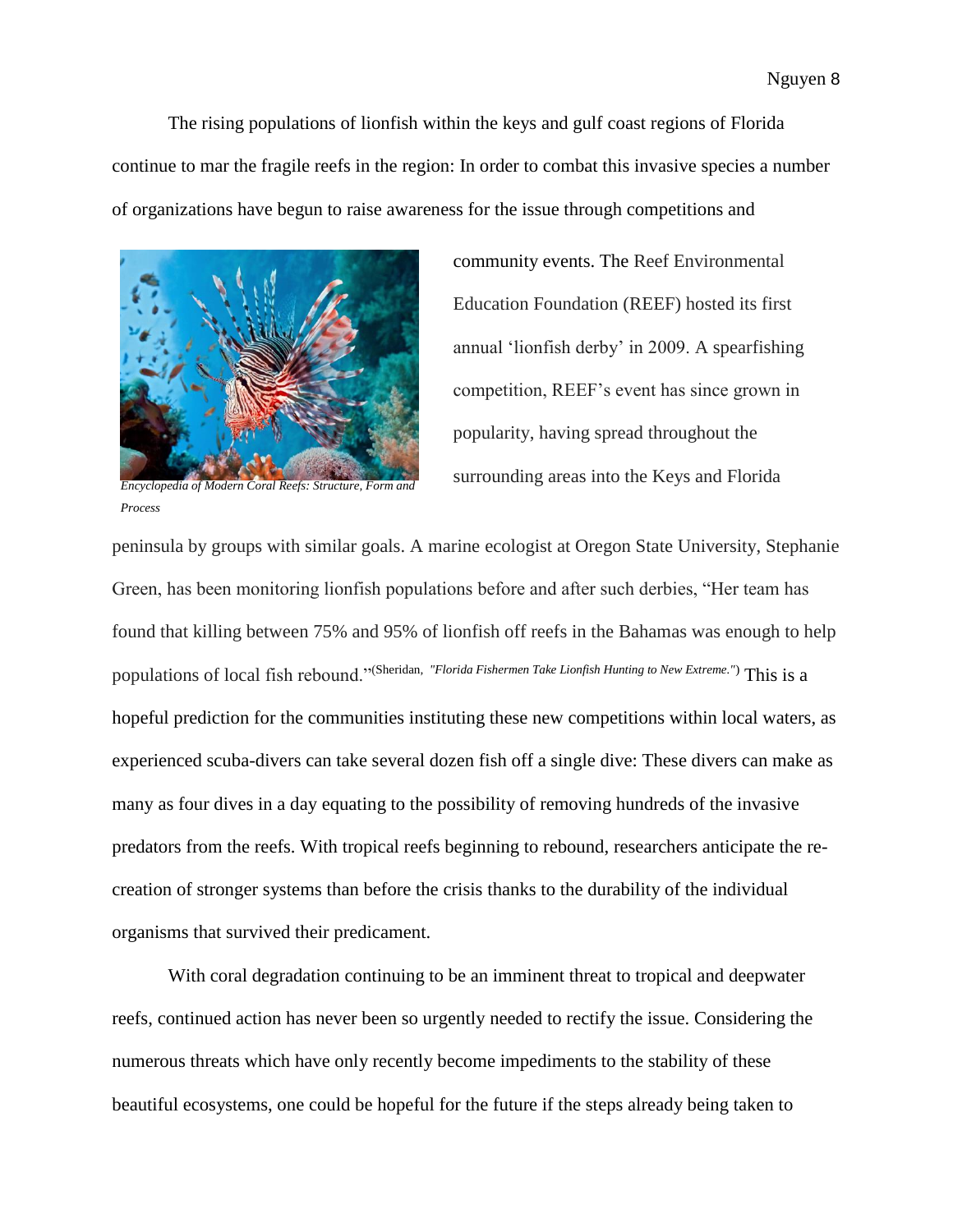counteract such entities continue to be utilized. In 1936, Winston Churchill made a prediction: "The era of procrastination, of half-measures, of soothing and baffling expedients, of delays is coming to its close. In its place we are entering a period of consequences." Churchill may have been referring to the impending onset of World War II but this statement has never rang more true than when applied to today's coral crisis. While the majority of progress has been made in tropical waters around the Keys, rather than in the deep abysses which contain the deepwater reefs, scientists are still optimistic towards future legislation coming in time to conserve the degrading ecosystems of the deep before they transpire. Until such regulations come, efforts to reduce the invasive species and restore the reef systems are humanity's best chance of preserving their most valuable resource.